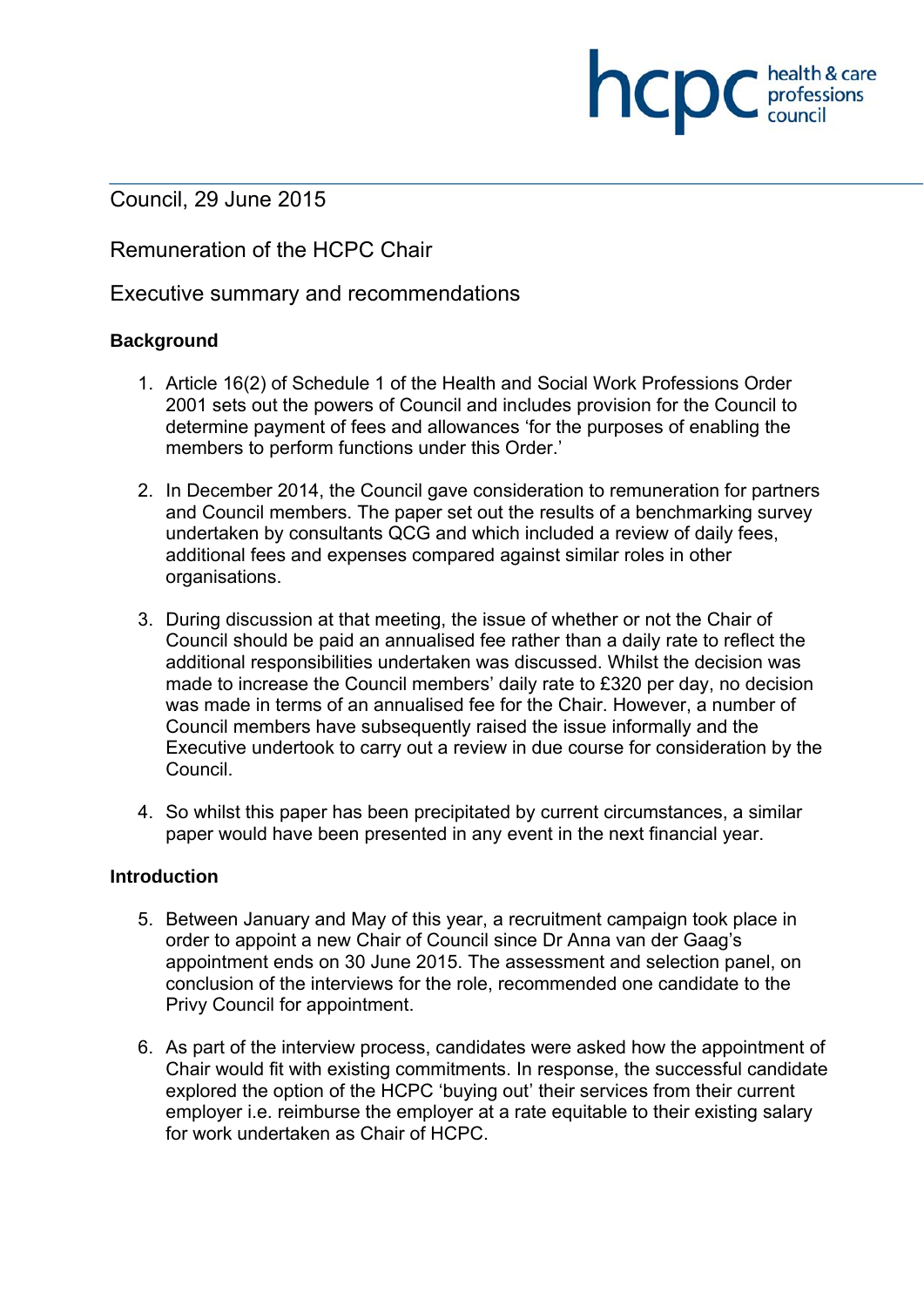#### **Proposal**

- 7. Given the successful candidate's suitability for the role, this option has been explored further and the proposal is that, in return for 3/5 of the candidate's current working time, the HCPC reimburse the employer at a rate of £58,250 per annum.
- 8. The detailed arrangements have been set down in a draft agreement (compiled by Bircham Dyson Bell) and this includes details relating to the length of the term of office, arrangements for payment to the employer, confidentiality agreements and termination of the agreement should either party be required to do so.
- 9. Article 16 of Schedule 1 of the Health and Social Work Professions Order also sets out a provision that the Council 'may not employ any member of the Council or its committees or sub-committees.' Therefore all tax, pension and national insurance liability will fall to the employer.
- 10. During recent years, the Chair has been remunerated as follows:-

| 2013-2014 | £60-65k |
|-----------|---------|
| 2014-2015 | £65-70k |

Therefore, an annualised fee of £58,250 would be broadly in line with the remuneration paid to the Chair in 2013-2014. Adequate provision has been incorporated into the annual budget for 2015-2016.

## **Decision**

- 11. The Council is invited to discuss the attached paper and to agree that:-
	- (i) the approach for payment of fees for the HCPC Chair be changed;
	- (ii) that an annual payment of £58,250 be made to the candidates employer in return for 3/5 of the candidates current working time in order that they can fulfill their role as Chair of HCPC;
	- (iii) The detailed arrangements be documented in a contract entered into by HCPC and the employer.

## **Background information**

- Health and Social work Professions Order;
- Council paper considered at the meeting held on 4 December 2014, 'Review of Partner and Council Member Fees 2014;
- Minutes of the meeting of Council held on 4 December 2014.